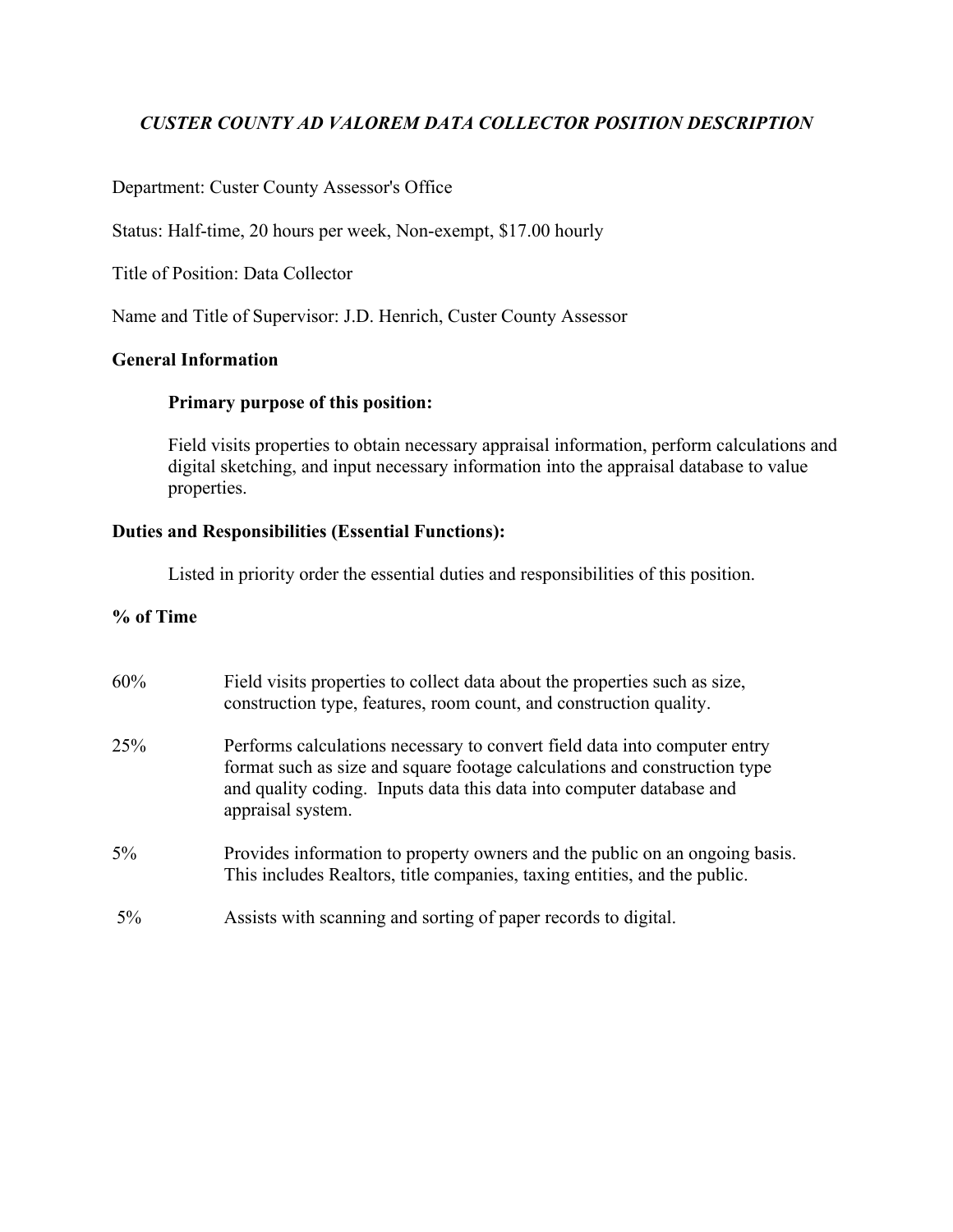5% Assists with other positions in the Assessor's Office

## **Other Duties and Responsibilities (non-essential):**

- Collects building permits from county and city zoning officials
- Any other duties and responsibilities as assigned by the Assessor

### **Responsibility:**

Position does not supervise any employees currently.

### **Overall level of supervision received by the incumbent in this position.**

Overall, the incumbent receives moderate supervision in this position after training. Field visits are usually made with the County Appraiser or County Assessor. The calculations, sketching, and computer entry on these properties are done by the data collector unsupervised. If the data collector wants help or advice in any matter, the Appraiser and Assessor are available, but the data collector usually performs the duties themselves. Helping the public with information usually takes place in the office with others present in most cases so some supervision is given.

#### **Critical decisions the incumbent in this position must make independently?**

There are not a lot of critical decisions made this position. Sketching and calculating square footage are the main ones.

#### **Difficulty of Work:**

**Identified below are the specific laws, regulations, policies, manuals or guidelines used or followed by the incumbent in this position in performing assignments:**

| <b>Identification</b>                 | Application                                            |
|---------------------------------------|--------------------------------------------------------|
| Assessor's Reference Library          | Used in the classification and appraisal of properties |
| Division of Property Taxation Manuals | Used in classification and appraisal of properties     |
| Colorado Revised Statutes Title 39    | Used in assessment and classification of properties    |

## **Briefly described below is the most difficult duty required by your position, with regard to complexity, i.e., scope and variety of the task, type of problem.**

The most difficult duty of this position is the sketching of properties and the calculating of